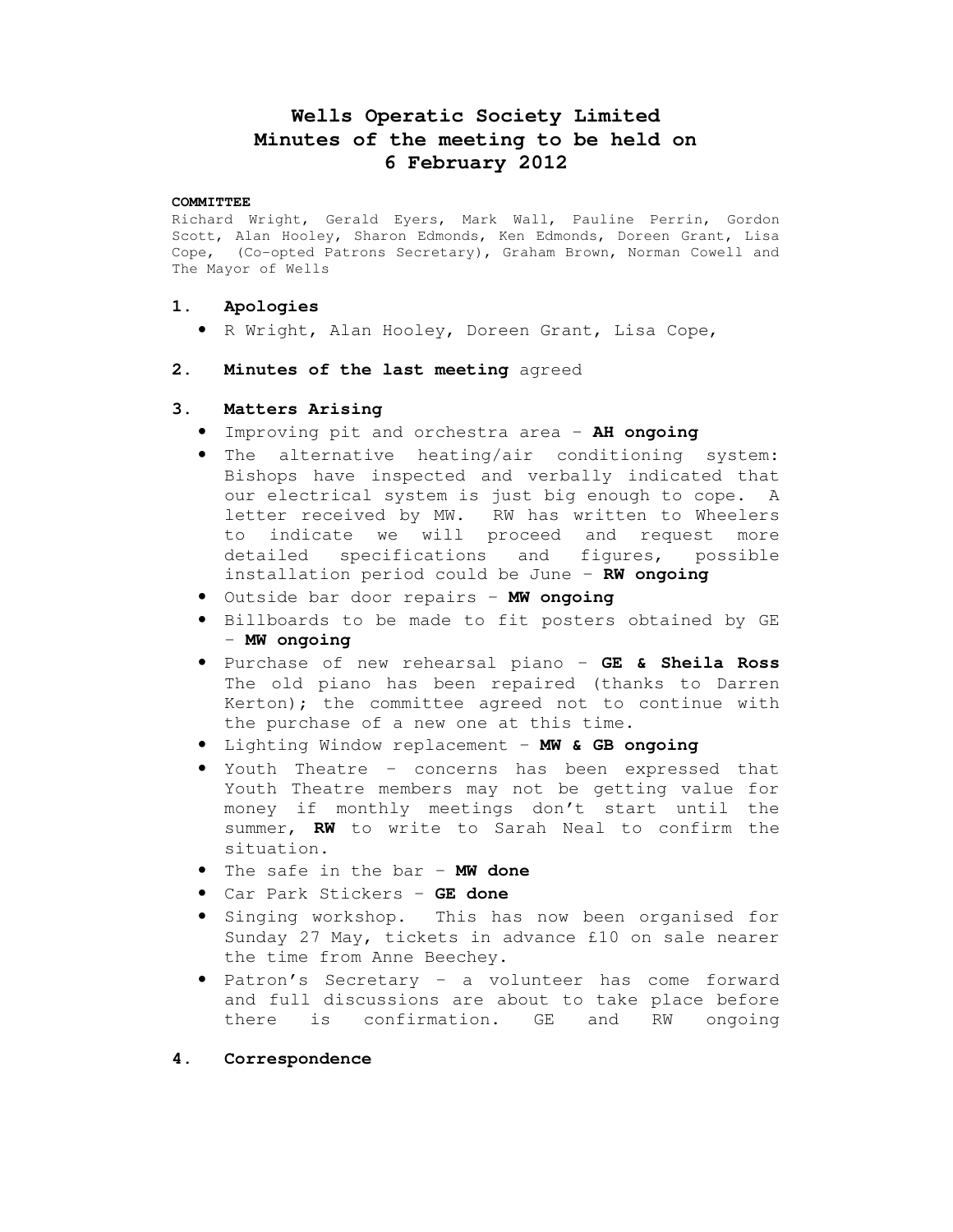- Kate Hathway has emailed to indicate that mothproofing the costume store may cost more than last time, but it would be thorough. Exact details are awaited before a decision is made. **GE** to contact and ask for quotes.
- An email has been sent to all members informing them of a costume workshop and simultaneous props organisation on 11 February, 3 March, 7 April, 2 June, 1 September, 6 October and 3 November this year. Thanks to Sarah and Catherine for dealing with this.
- Box Office policy agreed. Thanks to Chris Spray for his help

# **5. Treasurer's Report – PP**

- Sale of shares with Barclays Bank. **ongoing**
- Robin Hood final figures Income £10,727.00, expenditure £3,730.15 profit of £6,996.85 (slightly up on predictions). Well done to all involved.
- Credit Card policy completed and signed.

# **6. Membership**

- New members-Emma Longley, Social Bethan Rees, Ordinary Alisia Creaser, Ordinary John Clarke, Ordinary. All passed
- Patrons and sponsorship arrangements. The possible sponsorship/friends idea (involving Rotary and others) was discussed by PP, GE and RW prior to the meeting. PP shared the proposals with the committee; these were agreed, (with the preference being 'Sponsors' as a title). **RW** to take the proposals back to John Lover, President of Wells Rotary. Ongoing.
- Civic night arrangements ongoing
- Dinner Dance dates and arrangements  $-25^{th}$  May 7pm for 7:30pm start, formal dress code, buffet meal, possibly subsidised, bar and music to run to 11:30pm – **AH**
- AGM Friday 11 May 2012. Details to be discussed next meeting.
- Sunday 20 May 3pm the Big Snap society photograph (bar open from 2pm). Details ongoing
- AH asked the committee to discuss arrangements for the next Carnival Curry night, at the next meeting. from

# **7. Publicity**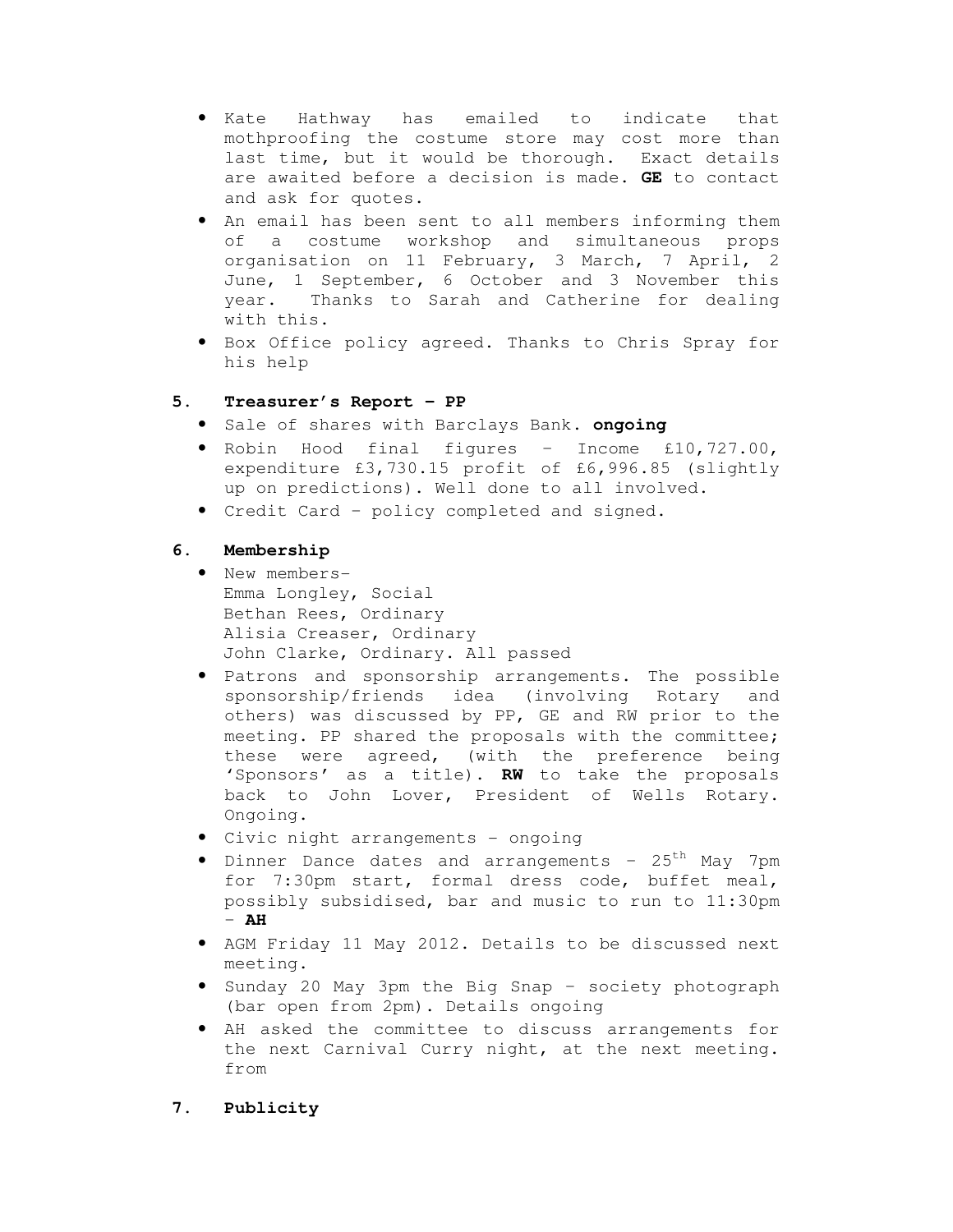- Banner possible sponsorship by HW Signs are not available.– **KE**
- **KE** proposed an update to the charging policy and arrangements for the Programme advertising and invoicing, **KE** to finalise charges and pass details to PP and GE for publication.
- Fosse & Mendip News to be used for one act play, then reviewed – **RW & KE**
- Local Reach A5 community magazine source of future publicity? Investigating **KE** ongoing

### **8. Theatre Renovations**

- Downpipe **MW ongoing**
- Workshop lights **GB ongoing**
- Code lock on front door and remove crash bar **MW ongoing**
- Kate Hathway wrote to the committee asking for better heating in the dressing rooms. It was agreed to let Kate and Sarah Briton purchase up to 4 fan heaters. NC offered some plug-in timers to use.
- The stage monitors need some attention **GB** ongoing.

## **9. Production/Trifold/Hire**

- **Trifold GE,** Spring publication due soon.
- **Feb 2012** The Last Bread Pudding & Last Tango in Little Grimley – **Feb 23-25 2012 – MW & DG** directing, Budget done, Producer - **DG & MW**, SM - **Bob Collins**, Sound & Lights - **GB**, Ticket price £6 across the board
- **The Sound of Music 16-21 April 2012** Director **Gill Kerton,** MD – **Darren Kerton –** Choreographer – **Kim Fisher,** Producer – **Vicky Orman,** SM – **Chris Spray,**  Set design/ASM – **Catherine Tucker,** Programme and Publicity – **Katy Biggs and Mark O'Callaghan,**  Costumes – **Kate Hathway, Leslie Roach & Sophie Kerton,** Lighting – **Adam Killey and Rob Rogers,** Props – **Emma Longley, Beth Rees**, Prompt – **Sue Kerton,**  Rehearsal schedule**, done**, Budget **done**, Ticket price £12 and £9, no concessions Friday and Saturday.
- **Bristol Old Vic Cold Comfort Farm** 30 May 2012 confirmed – **RW, GE FOH, NC** to organise Box Office
- **Animal Farm, July 4-7 2012** Director **Lois Harbinson,** Producer – **RW,** SM and set design – **Catherine Tucker,** Programme **Sarah Kendall,** publicity – **KE & Sarah Kendall,** Costumes - **?**, Lighting – **Pete Ross,** Props – **Charlie & Pat Watkins,** Prompt – **Joanna Hartley,** Rehearsal schedule done**,** Budget **TBA,** Ticket price **TBA**